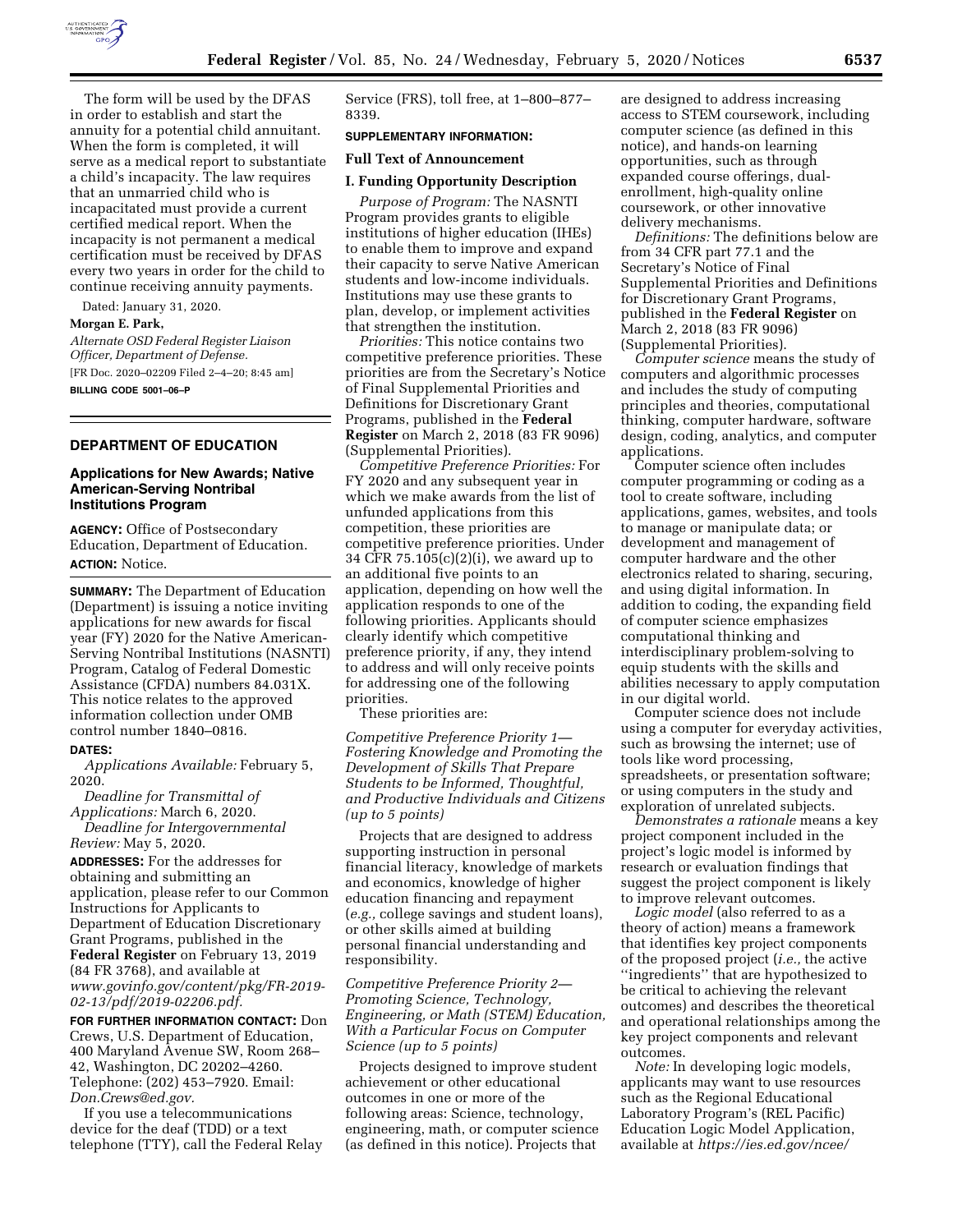*[edlabs/regions/pacific/elm.asp,](https://ies.ed.gov/ncee/edlabs/regions/pacific/elm.asp)* to help design their logic models. Other sources include: *[https://ies.ed.gov/ncee/edlabs/](https://ies.ed.gov/ncee/edlabs/regions/pacific/pdf/REL_2014025.pdf)  [regions/pacific/pdf/REL](https://ies.ed.gov/ncee/edlabs/regions/pacific/pdf/REL_2014025.pdf)*\_*2014025.pdf, [https://ies.ed.gov/ncee/edlabs/regions/](https://ies.ed.gov/ncee/edlabs/regions/pacific/pdf/REL_2014007.pdf)  [pacific/pdf/REL](https://ies.ed.gov/ncee/edlabs/regions/pacific/pdf/REL_2014007.pdf)*\_*2014007.pdf,* and *[https://ies.ed.gov/ncee/edlabs/regions/](https://ies.ed.gov/ncee/edlabs/regions/northeast/pdf/REL_2015057.pdf)  [northeast/pdf/REL](https://ies.ed.gov/ncee/edlabs/regions/northeast/pdf/REL_2015057.pdf)*\_*2015057.pdf.* 

*Project component* means an activity, strategy, intervention, process, product, practice, or policy included in a project. Evidence may pertain to an individual project component or to a combination of project components (*e.g.,* training teachers on instructional practices for English learners and follow-on coaching for these teachers).

*Relevant outcome* means the student outcome(s) or other outcome(s) the key project component is designed to improve, consistent with the specific goals of the program.

*Program Authority:* 20 U.S.C. 1059f (title III, part A, of the Higher Education Act of 1965, as amended (HEA)).

**Note:** In 2008, the HEA was amended by the Higher Education Opportunity Act of 2008 (HEOA), Public Law 110–315. Please note that the regulations in 34 CFR part 607 have not been updated to reflect these statutory changes.

*Applicable Regulations:* (a) The Education Department General Administrative Regulations in 34 CFR parts 75, 77, 79, 82, 84, 86, 97, 98, and 99.

(b) The Office of Management and Budget Guidelines to Agencies on Governmentwide Debarment and Suspension (Nonprocurement) in 2 CFR part 180, as adopted and amended as regulations of the Department in 2 CFR part 3485. (c) The Uniform Administrative Requirements, Cost Principles, and Audit Requirements for Federal Awards in 2 CFR part 200, as adopted and amended as regulations of the Department in 2 CFR part 3474. (d) The regulations for this program in 34 CFR part 607. (e) The Supplemental Priorities.

### **II. Award Information**

*Type of Award:* Discretionary grants. Five-year Individual Development Grants and Cooperative Arrangement Development Grants will be awarded in FY 2020.

**Note:** A cooperative arrangement is an arrangement to carry out allowable grant activities between an institution eligible to receive a grant under this part and another eligible or ineligible IHE, under which the resources of the cooperating institutions are combined and shared to better achieve the purposes of this part and avoid costly duplication of effort.

*Estimated Available Funds:*  \$4,444,000.

Contingent upon the availability of funds and the quality of applications, we may make additional awards in FY 2021 from the list of unfunded applications from this competition.

*Individual Development Grants: Estimated Range of Awards:* 

\$200,000–\$300,000 per year.

*Estimated Average Size of Awards:*  \$250,000 per year.

*Maximum Award:* We will not make an award exceeding \$300,000 for a

single budget period of 12 months.

*Estimated Number of Awards:* 12. *Cooperative Arrangement* 

*Development Grants: Estimated Range of Awards:* 

\$300,000–\$400,000 per year.

*Estimated Average Size of Awards:*  \$350,000 per year.

*Maximum Award:* We will not make an award exceeding \$400,000 for a single budget period of 12 months.

*Estimated Number of Awards:* 4.

**Note:** The Department is not bound by any estimates in this notice.

*Project Period:* Up to 60 months.

## **III. Eligibility Information**

1. a. *Eligible Applicants:*  This program is authorized by title III, part A, of the HEA. At the time of submission of their applications, applicants must certify their total undergraduate headcount enrollment and that 10 percent of the IHE's enrollment is Native American. An assurance form, which is included in the application materials for this competition, must be signed by an official for the applicant and submitted.

To qualify as an eligible institution under the NASNTI Program, an institution must—

(i) Be accredited or preaccredited by a nationally recognized accrediting agency or association that the Secretary has determined to be a reliable authority as to the quality of education or training offered;

(ii) Be legally authorized by the State in which it is located to be a junior or community college or to provide an educational program for which it awards a bachelor's degree; and

(iii) Be designated as an ''eligible institution,'' as defined in 34 CFR 600.2, by demonstrating that it: (1) Has an enrollment of needy students as described in 34 CFR 607.3; and (2) has low average educational and general expenditures per full-time equivalent (FTE) undergraduate student as described in 34 CFR 607.4.

**Note:** The notice announcing the FY 2020 process for designation of eligible institutions, and inviting applications for waiver of eligibility requirements, was

published in the **Federal Register** on December 16, 2019 (84 FR 68434). Only institutions that the Department determines are eligible, or which are granted a waiver under the process described in that notice, may apply for a grant in this program.

b. *Relationship between the Title III, Part A Programs and the Developing Hispanic-Serving Institutions (HSI) Program:* 

A grantee under the HSI Program, which is authorized under title V of the HEA, may not receive a grant under any HEA, title III, part A program. The title III, part A programs are: The Strengthening Institutions Program; the Tribally Controlled Colleges and Universities Program; the Asian American and Native American Pacific Islander-Serving Institutions Program; the Alaska Native and Native Hawaiian-Serving Institutions Program; and the Native American-Serving Nontribal Institutions Pprogram. Furthermore, a current HSI Program grantee may not give up its HSI Program grant in order to be eligible to receive a grant under the NASNTI Program or any title III, part A program as described in 34 CFR 607.2(g)(1).

An eligible HSI that is not a current grantee under the HSI Program may apply for a FY 2020 grant under all title III, part A programs for which it is eligible, as well as receive consideration for a grant under the HSI Pprogram. However, a successful applicant may receive only one grant as described in 34 CFR 607.2(g)(1).

An eligible IHE that submits applications for an Individual Development Grant and a Cooperative Arrangement Development Grant in this competition may be awarded both in the same fiscal year. However, we will not award a second Cooperative Arrangement Development Grant to an otherwise eligible IHE for an award year for which the IHE already has a Cooperative Arrangement Development Grant award under the NASNTI Program. A grantee with an Individual Development Grant or a Cooperative Arrangement Development Grant may be a subgrantee in one or more Cooperative Arrangement Development Grants. The lead institution in a Cooperative Arrangement Development Grant must be an eligible institution. Partners or subgrantees are not required to be eligible institutions.

2. a. *Cost Sharing or Matching:* This program does not require cost sharing or matching.

b. *Supplement-Not-Supplant:* This program involves supplement-notsupplant funding requirements. Grant funds must be used so that they supplement and, to the extent practical,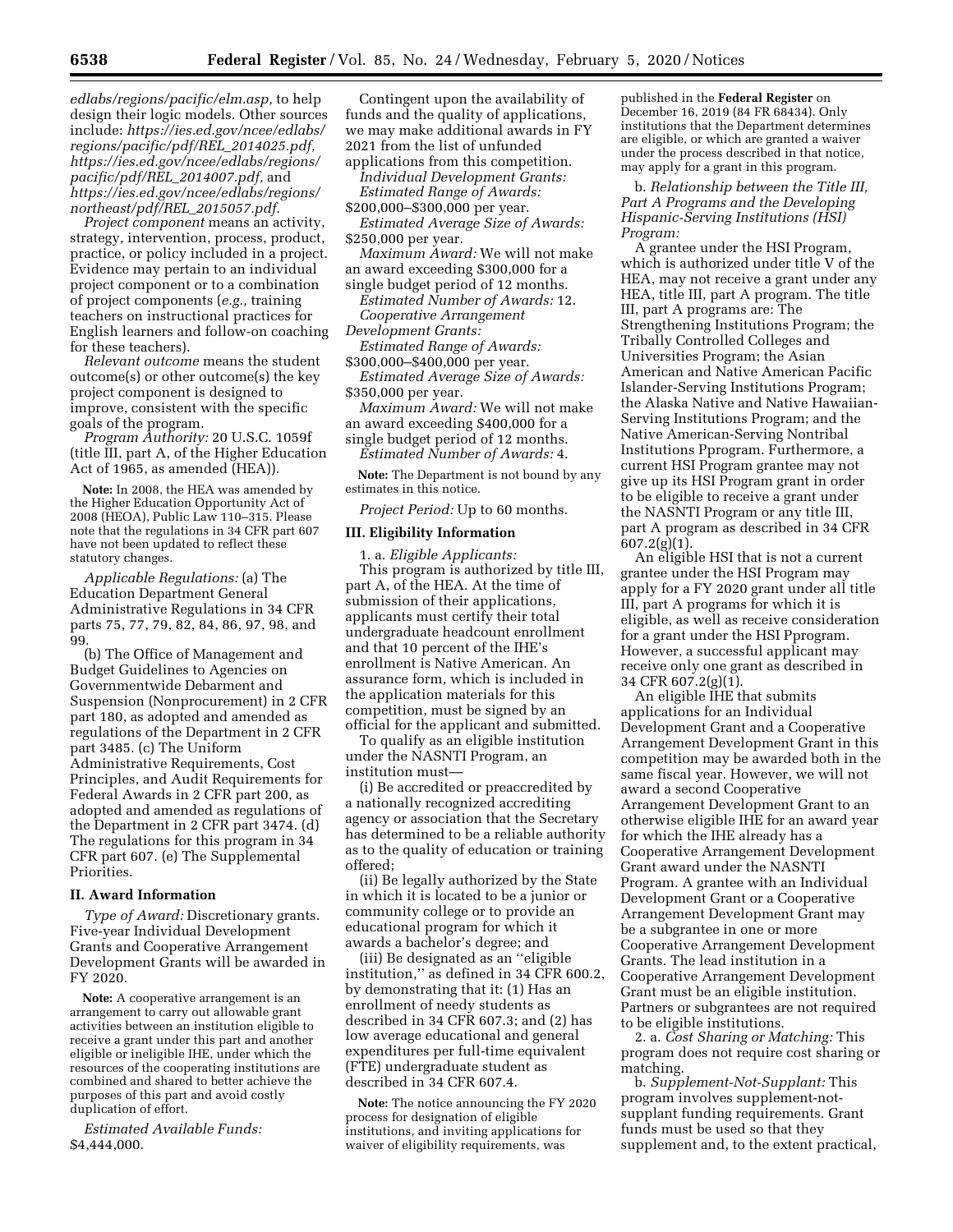increase the funds that would otherwise be available for the activities to be carried out under the grant and in no case supplant those funds (34 CFR 607.30 (b)).

3. *Subgrantees:* A grantee under this competition may not award subgrants to entities to directly carry out project activities described in its application.

## **IV. Application and Submission Information**

1. *Application Submission Instructions:* Applicants are required to follow the Common Instructions for Applicants to Department of Education Discretionary Grant Programs, published in the **Federal Register** on February 13, 2019 (84 FR 3768), and available at *[www.govinfo.gov/content/](http://www.govinfo.gov/content/pkg/FR-2019-02-13/pdf/2019-02206.pdf)  [pkg/FR-2019-02-13/pdf/2019-02206.pdf,](http://www.govinfo.gov/content/pkg/FR-2019-02-13/pdf/2019-02206.pdf)*  which contain requirements and information on how to submit an application.

2. *Intergovernmental Review:* This program is subject to Executive Order 12372 and the regulations in 34 CFR part 79. Information about Intergovernmental Review of Federal Programs under Executive Order 12372 is in the application package for this program.

3. *Funding Restrictions:* We specify unallowable costs in 34 CFR 607.10(c). We reference additional regulations outlining funding restrictions in the *Applicable Regulations* section of this notice.

4. *Recommended Page Limit:* The application narrative is where you, the applicant, address the selection criteria that reviewers use to evaluate your application. We recommend that you (1) limit the application narrative to no more than 50 pages for Individual Development Grants and no more than 65 pages for Cooperative Arrangement Development Grants and (2) use the following standards:

• A ''page'' is 8.5″ x 11″, on one side only, with 1″ margins at the top, bottom, and both sides.

• Double space (no more than three lines per vertical inch) all text in the application narrative, including titles, headings, footnotes, quotations, references, and captions as well as all text in charts, tables, figures, and graphs.

• Use a font that is either 12 point or larger, and no smaller than 10 pitch (characters per inch).

• Use one of the following fonts: Times New Roman, Courier, Courier New, or Arial.

The recommended page limit does not apply to the cover sheet; the budget section, including the narrative budget justification; the assurances and

certifications; or the one-page abstract and the bibliography. However, the recommended page limit does apply to all of the application narrative.

**Note:** The Budget Information-Non-Construction Programs Form (ED 524) Sections A–C are not the same as the narrative response to the Budget section of the selection criteria.

#### **V. Application Review Information**

1. *Selection Criteria:* The following selection criteria for this competition are from 34 CFR 75.210. Applicants should address each of the following selection criteria separately for each proposed activity. The selection criteria are worth a total of 100 points; the maximum score for each criterion is noted in parentheses.

a. (a) *Need for project.* (Maximum 20 points) The Secretary considers the need for the proposed project. In determining the need for the proposed project, the Secretary considers:

(1) The magnitude of the need for the services to be provided or the activities to be carried out by the proposed project. (10 points)

(2) The extent to which the proposed project will focus on serving or otherwise addressing the needs of disadvantaged individuals. (5 points)

(3) The extent to which specific gaps or weaknesses in services, infrastructure, or opportunities have been identified and will be addressed by the proposed project, including the nature and magnitude of those gaps or weaknesses. (5 points)

(b) *Quality of the project design.*  (Maximum 25 points) The Secretary considers the quality of the design of the proposed project. In determining the quality of the design of the proposed project, the Secretary considers:

(1) The extent to which the goals, objectives, and outcomes to be achieved by the proposed project are clearly specified and measurable. (10 points)

(2) The extent to which the design of the proposed project is appropriate to, and will successfully address, the needs of the target population or other identified needs. (5 points)

(3) The extent to which the proposed project demonstrates a rationale (as defined in this notice). (10 points)

(c) *Quality of project services.*  (Maximum 10 points) The Secretary considers the quality of the services to be provided by the proposed project.

(1) In determining the quality of the services to be provided by the proposed project, the Secretary considers the quality and sufficiency of strategies for ensuring equal access and treatment for eligible project participants who are

members of groups that have traditionally been underrepresented based on race, color, national origin, gender, age, or disability. (5 points)

(2) In addition, the Secretary considers:

(i) The extent to which the services to be provided by the proposed project are appropriate to the needs of the intended recipients or beneficiaries of those services. (3 points)

(ii) The extent to which the services to be provided by the proposed project reflect up-to-date knowledge from research and effective practice. (2 points)

(d) *Quality of project personnel.*  (Maximum 10 points) The Secretary considers the quality of the personnel who will carry out the proposed project.

(1) In determining the quality of project personnel, the Secretary considers the extent to which the applicant encourages applications for employment from persons who are members of groups that have traditionally been underrepresented based on race, color, national origin, gender, age, or disability. (4 points) (2) In addition, the Secretary

considers:

(i) The qualifications, including relevant training and experience, of the project director or principal investigator. (3 points)

(ii) The qualifications, including relevant training and experience, of key project personnel. (3 points)

(e) *Adequacy of resources.* (Maximum 5 points) The Secretary considers the adequacy of resources for the proposed project. In determining the adequacy of resources for the proposed project, the Secretary considers:

(1) The extent to which the budget is adequate to support the proposed project. (3 points)

(2) The extent to which the costs are reasonable in relation to the objectives, design, and potential significance of the proposed project. (2 points)

(f) *Quality of the management plan.*  (Maximum 15 points) The Secretary considers the quality of the management plan for the proposed project. In determining the quality of the management plan for the proposed project, the Secretary considers:

(1) The adequacy of the management plan to achieve the objectives of the proposed project on time and within budget, including clearly defined responsibilities, timelines, and milestones for accomplishing project tasks. (5 points)

(2) The adequacy of procedures for ensuring feedback and continuous improvement in the operation of the proposed project. (5 points)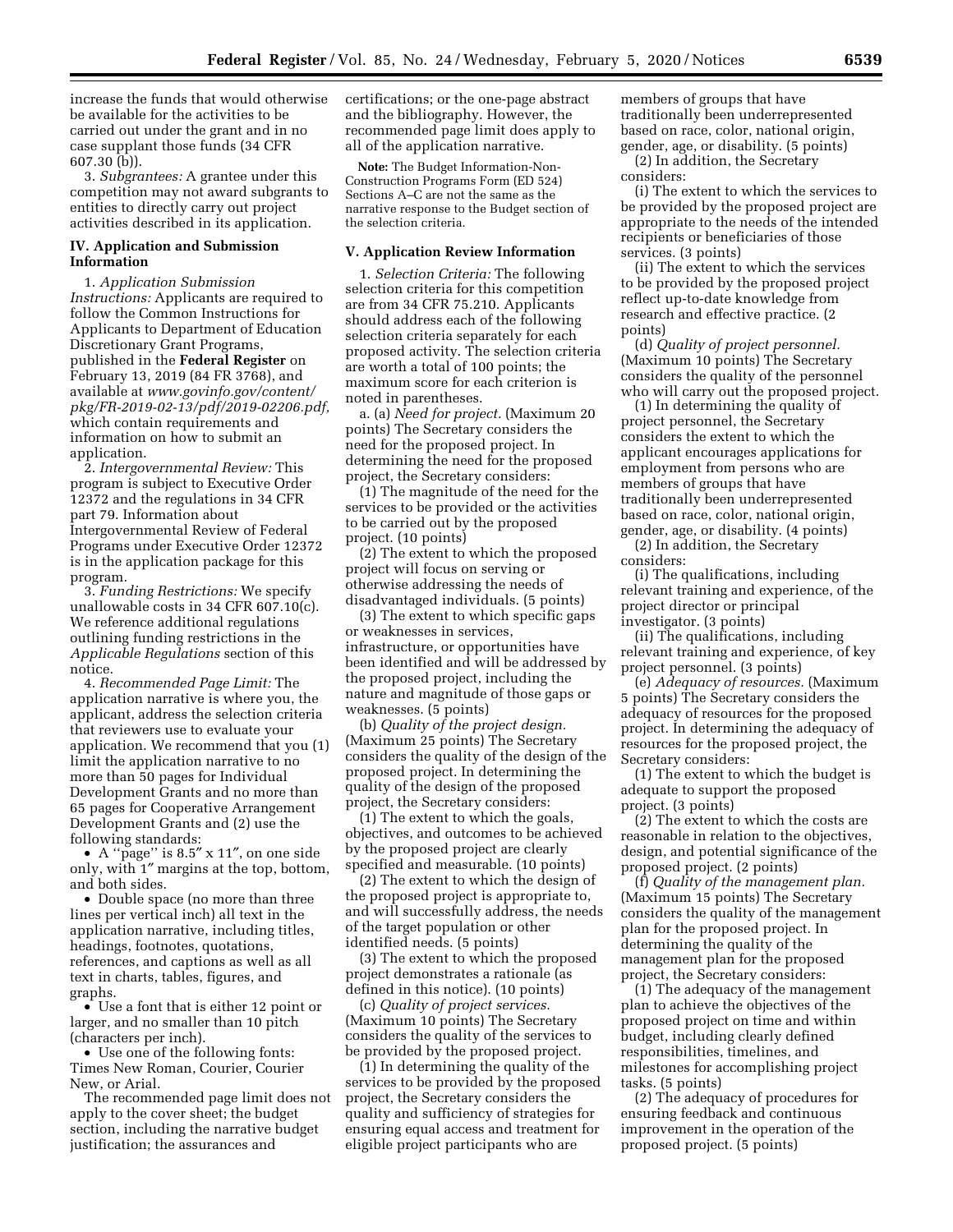(3) The adequacy of mechanisms for ensuring high-quality products and services from the proposed project. (5 points)

(g) *Quality of the project evaluation.*  (Maximum 15 points) The Secretary considers the quality of the evaluation to be conducted of the proposed project. In determining the quality of the evaluation, the Secretary considers:

(1) The extent to which the methods of evaluation are thorough, feasible, and appropriate to the goals, objectives, and outcomes of the proposed project. (10 points)

(2) The extent to which the methods of evaluation include the use of objective performance measures that are clearly related to the intended outcomes of the project and will produce quantitative and qualitative data to the extent possible. (5 points)

2. *Review and Selection Process:* We remind potential applicants that in reviewing applications in any discretionary grant competition, the Secretary may consider, under 34 CFR 75.217(d)(3), the past performance of the applicant in carrying out a previous award, such as the applicant's use of funds, achievement of project objectives, and compliance with grant conditions. The Secretary may also consider whether the applicant failed to submit a timely performance report or submitted a report of unacceptable quality.

In addition, in making a competitive grant award, the Secretary requires various assurances, including those applicable to Federal civil rights laws that prohibit discrimination in programs or activities receiving Federal financial assistance from the Department (34 CFR 100.4, 104.5, 106.4, 108.8, and 110.23).

A panel of two non-Federal reviewers will review and score each application in accordance with the selection criteria. A rank order funding slate will be made from this review. Awards will be made in rank order according to the average score received from the peer review and from the competitive preference priority addressed by the applicant.

In tie-breaking situations for development grants, under 34 CFR 607.23(b) we award one additional point to an application from an IHE that has an endowment fund of which the current market value, per FTE enrolled student, is less than the average current market value of the endowment funds, per FTE enrolled student, at comparable type institutions that offer similar instruction. We award one additional point to an application from an IHE that has expenditures for library materials per FTE enrolled student that are less

than the average expenditure for library materials per FTE enrolled student at similar type institutions. We also add one additional point to an application from an IHE that proposes to carry out one or more of the following activities:—

(1) Faculty development;

(2) Funds and administrative management;

(3) Development and improvement of academic programs;

(4) Acquisition of equipment for use in strengthening management and academic programs;

(5) Joint use of facilities; and

(6) Student services.

For the purpose of these funding considerations, we use 2018–2019 data.

If a tie remains after applying the tiebreaker mechanism above, priority will be given to applicants that have the lowest endowment values per FTE enrolled student.

3. *Risk Assessment and Specific Conditions:* Consistent with 2 CFR 200.205, before awarding grants under this program the Department conducts a review of the risks posed by applicants. Under 2 CFR 3474.10, the Secretary may impose specific conditions and, in appropriate circumstances, high-risk conditions on a grant if the applicant or grantee is not financially stable; has a history of unsatisfactory performance; has a financial or other management system that does not meet the standards in 2 CFR part 200, subpart D; has not fulfilled the conditions of a prior grant; or is otherwise not responsible.

4. *Integrity and Performance System:*  If you are selected under this competition to receive an award that over the course of the project period may exceed the simplified acquisition threshold (currently \$250,000), under 2 CFR 200.205(a)(2) we must make a judgment about your integrity, business ethics, and record of performance under Federal awards—that is, the risk posed by you as an applicant—before we make an award. In doing so, we must consider any information about you that is in the integrity and performance system (currently referred to as the Federal Awardee Performance and Integrity Information System (FAPIIS)), accessible through the System for Award Management. You may review and comment on any information about yourself that a Federal agency previously entered and that is currently in FAPIIS.

Please note that, if the total value of your currently active grants, cooperative agreements, and procurement contracts from the Federal Government exceeds \$10,000,000, the reporting requirements in 2 CFR part 200, Appendix XII,

require you to report certain integrity information to FAPIIS semiannually. Please review the requirements in 2 CFR part 200, Appendix XII, if this grant plus all the other Federal funds you receive exceed \$10,000,000.

#### **VI. Award Administration Information**

1. *Award Notices:* If your application is successful, we notify your U.S. Representative and U.S. Senators and send you a Grant Award Notification (GAN); or we may send you an email containing a link to access an electronic version of your GAN. We may notify you informally, also.

If your application is not evaluated or not selected for funding, we notify you.

2. *Administrative and National Policy Requirements:* We identify administrative and national policy requirements in the application package and reference these and other requirements in the *Applicable Regulations* section of this notice.

We reference the regulations outlining the terms and conditions of an award in the *Applicable Regulations* section of this notice and include these and other specific conditions in the GAN. The GAN also incorporates your approved application as part of your binding commitments under the grant.

3. *Open Licensing Requirements:*  Unless an exception applies, if you are awarded a grant under this competition, you will be required to openly license to the public grant deliverables created in whole, or in part, with Department grant funds. When the deliverable consists of modifications to pre-existing works, the license extends only to those modifications that can be separately identified and only to the extent that open licensing is permitted under the terms of any licenses or other legal restrictions on the use of pre-existing works. Additionally, a grantee or subgrantee that is awarded competitive grant funds must have a plan to disseminate these public grant deliverables. This dissemination plan can be developed and submitted after your application has been reviewed and selected for funding. For additional information on the open licensing requirements please refer to 2 CFR 3474.20.

4. *Reporting:* (a) If you apply for a grant under this competition, you must ensure that you have in place the necessary processes and systems to comply with the reporting requirements in 2 CFR part 170 should you receive funding under the competition. This does not apply if you have an exception under 2 CFR 170.110(b).

(b) At the end of your project period, you must submit a final performance